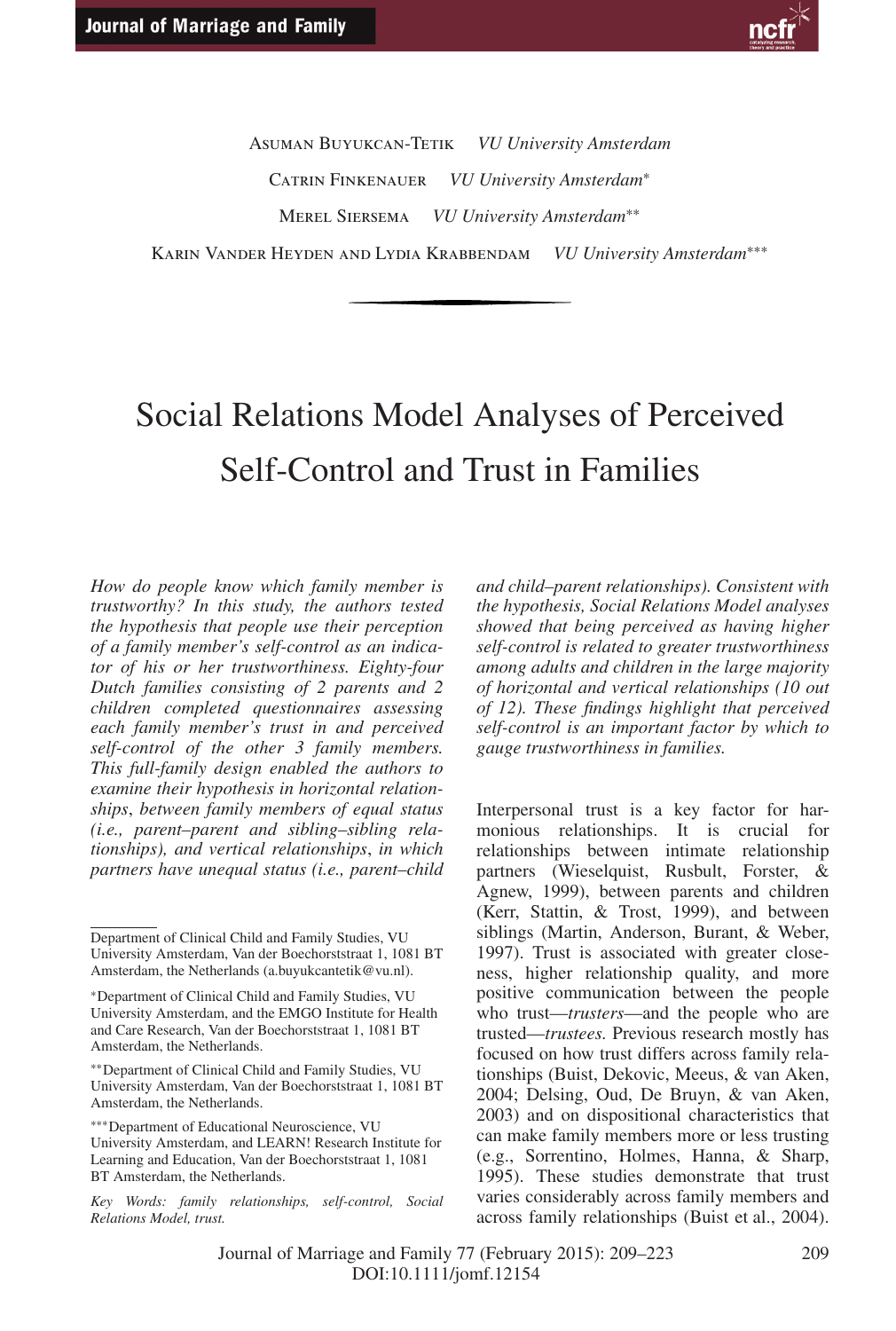Because trust is an inherently interpersonal phenomenon (Simpson, 2007), the question arises of why family members trust certain family members more than others. How do they know which family member is trustworthy?

In the present study we examined one important factor that family members may use to gauge whether to trust others: their perception of the other person's level of self-control. Individuals higher in self-control are better in overriding unwanted responses, taking the perspective of others, and acting favorably toward others than individuals lower in self-control (Baumeister, Vohs, & Tice, 2007; Tangney, Boone, & Baumeister, 2004). Recently, Righetti and Finkenauer (2011) demonstrated that people infer strangers' and their partner's self-control levels from their behavior in order to judge how much they can rely on them. We propose that this evidence extends to families. Specifically, in the present study we sought to test the hypothesis that the perception of self-control in a family member is diagnostic of that family member's ability to be responsive to the truster's needs and behave constructively for the sake of the relationship or the truster. This knowledge is not only crucial for trust in adult relationships (Righetti & Finkenauer, 2011), but it also should be essential for trust in families (Rotenberg, 1995). Thus, we propose that family members, both adults and children, use the perception of others' self-control as an indicator of trustworthiness. We tested this prediction using a full-family design with two parents and two children, enabling us to examine both *horizontal relationships*, between family members of equal status among both adults and children (i.e., parent–parent, sibling–sibling), and *vertical relationships*, in which the partners have unequal status (i.e., parent–child, child–parent).

## **TRUST**

Although there is no universally accepted definition of *trust*, most researchers agree that trust is a deliberate process, which makes the truster vulnerable to the trustee (Holmes & Rempel, 1989; Simpson, 2007). When people trust another person, their outcome is dependent on the trustee, and they take the risk that something will be lost if the trustee does not act favorably toward them (e.g., breaking a promise). Affectively, despite this risk, trusters feel secure and confident that the trustee will be responsive to their needs and nothing will be lost. Cognitively, they expect that the trustee will act in a benevolent manner toward them, even in so-called interpersonal dilemmas, that is, in situations where partners' interests diverge (i.e., what is good for the truster is not good for the trustee; Holmes & Rempel, 1989; Rempel, Holmes, & Zanna, 1985; Wieselquist et al., 1999).

Existing research confirms that trust is crucial for people's personal and social well-being across all ages. The more people trust another person, the more they are inclined to disclose intimate information about themselves (Finkenauer, Kerkhof, Righetti, & Branje, 2009) and the more they are satisfied with and committed to their relationship (Rusbult, Martz, & Agnew, 1998; Wieselquist et al., 1999). Furthermore, people engage in constructive and accommodative behaviors toward the people they trust (Shallcross & Simpson, 2012). These results extend to trust in parent–child relationships. For example, Kerr, Stattin, and Trost (1999) found that parents shared more information with their children and engaged in family activities more frequently when they trusted their children. Furthermore, children's perception of their parents' trust in them was related to a more positive family environment (e.g., fewer arguments and more acceptance). Trust is also crucial for relationships among children (Bernath & Feshbach, 1995). For example, Rotenberg and his colleagues (2004) demonstrated that children and early adolescents preferred trustworthy peers as friends. Thus, trust is a key component in almost all relationships among adults and children.

Trust is an interpersonal phenomenon in that it involves both a truster and a trustee. In attempting to explain when and why people trust others, the existing literature has focused mainly on variables related to trusters and to specific situations (Simpson, 2007). For example, securely attached people trust others more easily and feel more comfortable to be dependent on them than insecurely attached people (Mikulincer, 1998). People tend to trust others when they are grateful and happy (Dunn & Schweitzer, 2005). Given the interpersonal nature of trust, however, the question arises of whom people trust. How do they know who is safe to trust?

Because trusters' outcomes depend on the behaviors of the trustee, feeling safe is crucial for the development of trust in close relationships (Holmes & Rempel, 1989), and the ability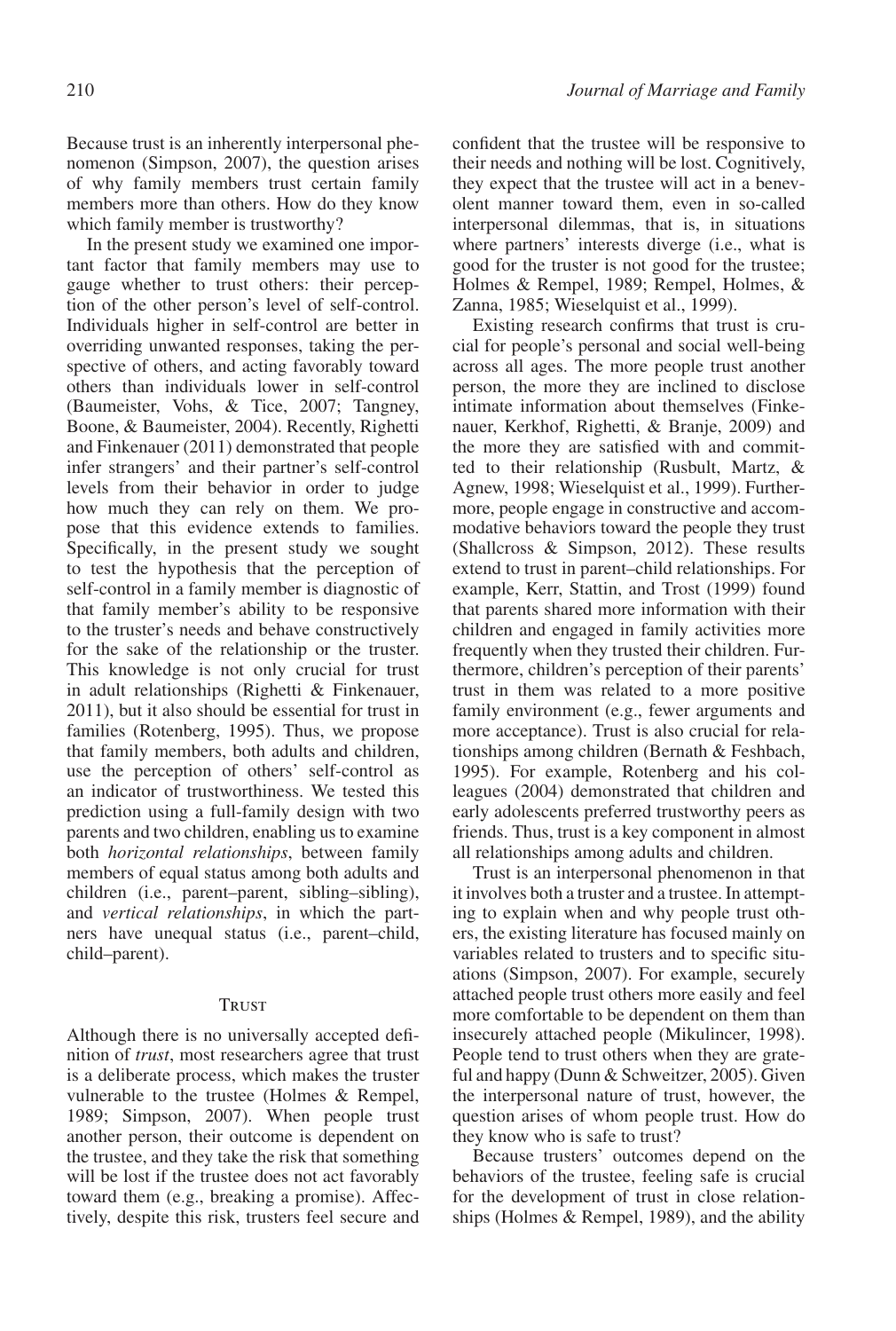to accurately assess trustworthiness in others is a highly valued social skill (Rule, Krendl, Ivcevic, & Ambady, 2013). To assess safety in a relationship, people search for indicators of trustworthiness, which show that trustees can and will act positively toward the truster and have the ability to regulate their impulses and perform certain behaviors. These aspects suggest that people look for high self-control in trustees.

## Self-Control as an Indicator of a Safe **TRUSTEE**

*Self-control* is people's capacity to change or override unwanted responses so as to bring them into agreement with some internal or external standards (e.g., Baumeister, Heatherton, & Tice, 1993). It bridges concepts from diverse research traditions (e.g., self-regulation, impulsivity, executive functioning, effortful control, willpower) that govern behavior and adaptive responses. Research across the behavioral and social sciences suggest that self-control is a hallmark of a successful and healthy life among adults and children (Eisenberg et al., 2003; Tangney et al., 2004).

Self-control plays an important role in the maintenance of interpersonal relationships. Research shows that people who are higher in self-control engage in more perspective-taking and show more empathy toward others (Tangney et al., 2004). Compared to people lower in self-control, people with higher self-control are better able to keep promises made to their romantic partners (Peetz & Kammrath, 2011) and are more forgiving (Pronk, Karremans, Overbeek, Vermulst, & Wigboldus, 2010). Moreover, self-control is related to lower levels of deceptive behaviors (Mead, Baumeister, Gino, Schweitzer, & Ariely, 2009).

Given the benefits of high self-control for relationships, Righetti and Finkenauer (2011) proposed that perceiving high self-control in a partner should signal that the partner is trustworthy. Across four studies, they found that people use perceptions of others' trait and state self-control as a gauge for their trustworthiness. To illustrate, in one study people in couples rated their partner on self-control, trustworthiness, and behaviors indicative of self-control: reliability, forgiveness, and goal achievement. People who perceived their partner as more reliable, forgiving, and successful also perceived them as

having greater self-control. This level of perceived self-control, in turn, predicted people's trust in their partner. Thus, people use their perception that a partner has high self-control to infer whether the other is trustworthy, a reliable partner who keeps promises, acts favorably toward them, and is dependable even in situations when self-interest and partner-interest diverge.

Extending the existing literature, we hypothesized that not only adults but also children use the perception of others' self-control as an indicator of trustworthiness. Self-control is as essential for children as it is for adults. Children with higher self-control are better able to maintain relationships with attachment figures (Sroufe, 1996) and have higher academic achievements before kindergarten (McClelland et al., 2007) and throughout formal schooling (e.g., Valiente, Lemery-Chalfant, Swanson, & Reiser, 2008). Underlining the value of perceived self-control in child relationships, children with lower self-control not only show poorer social functioning, they are also less accepted by their peers (Diamantopoulou, Rydell, Thorell, & Bohlin, 2007). Hence, we propose that perceiving self-control in others should be as important for children as it is for adults.

Thus, extending existing research on the importance of perceived self-control, we propose that perceiving a family member to have higher self-control is related to greater trust. Furthermore, we predicted that both parents and children use other family members' levels of self-control as a gauge for trustworthiness. Although we had reasons to suggest that the proposed link holds for horizontal relationships among adults as well as among children, it is unclear whether it holds for vertical relationships.

## *Child–Parent Relationships*

On the one hand, children are dependent on their parents and often perceive them as all knowing or all powerful (Steinberg, 1990). It is only in adolescence that children let go of the safety of childhood and parental protection and develop a firm hold on the responsibilities and demands of adulthood (Allen, Hauser, Bell, & O'Connor, 1994; Steinberg & Silverberg, 1986). This development suggests that children may trust their parents unconditionally. On the other hand, children's emotions toward the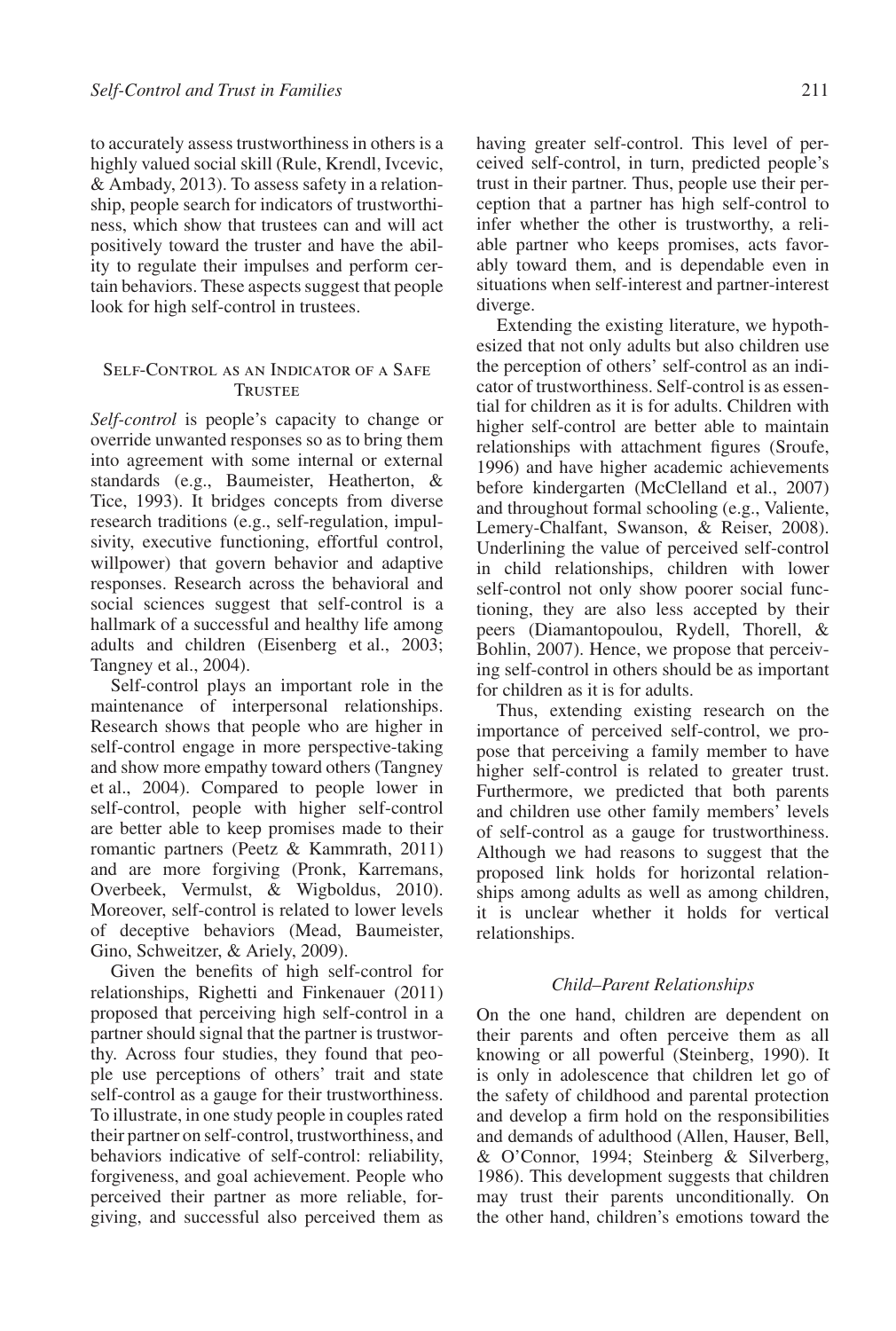parent evolve across interactions and experiences over time (Sheese & Graziano, 2002). Children, like adults, observe whether they can trust their parents and rely on them to provide emotional security and be responsive to their needs (Davies, Sturge-Apple, & Winter, 2006). For example, Rotenberg (1995) found that children's trust in their parents was associated with their perception of their parents' ability to keep promises. This need for security and for reliable caregivers suggests that children do use their perceptions of parents' self-control as an indicator of trustworthiness.

## *Parent–Child Relationships*

Similarly, it is unclear whether parents use their perceptions of their children's self-control as an indicator of trustworthiness. On the one hand, given that parents hold positive illusions about their children (Wenger & Fowers, 2008), they may believe, without any evidence, that their children are trustworthy. On the other hand, parents need to be sure that their children can control their impulses (e.g., by refraining from drugs and violence), express their emotions adequately, are reliable, and can meet their obligations and responsibilities even when there is no parental supervision (Finkenauer, Engels, & Baumeister, 2005). Indeed, parental trust in adolescent children is associated with parents' knowledge about the children (Kerr et al., 1999). When parents know what their children do in their absence they can judge whether their children have the ability to resist the temptations of delinquent behaviors and regulate their behavior. Thus, parents should be sensitive to detect self-control in their children.

## The Social Relations Model

To examine perceived self-control, trust, and their association in family relationships, we applied the *Social Relations Model* (SRM; Kenny, Kashy, & Cook, 2006) in a full-family design that included 84 two-parent families with two children ( $n = 336$ ). Applying the SRM to a data set collected from families enables researchers to analyze variables at the family, individual, and relationship levels. For example, one can examine the average level of trust in the family (i.e., family level); the average level of mothers' trust and mothers' trustworthiness (i.e., individual level); and mothers' trust in unique relationships, such as mothers' trust in their

oldest child (i.e., relationship level). The SRM simplifies the complexity of the family data by partitioning the variables into all these levels. In the terminology of the SRM, three concepts are particularly relevant to the present study: (a) *effect*, (b) *variance*, and (c) *reciprocity*.

## *SRM Effects*

There are four types of effects in the SRM: (a) *family*, (b) *actor*, (c) *partner*, and (d) *relationship* effects (Kenny et al., 2006)*. Family effect* indicates the average level of a certain variable for the average member of the family. *Actor effects* represent each family member's dispositional level of a certain variable toward all other family members in general. For example, fathers' actor effect of trust represents fathers' propensity to trust other family members in general. *Partner effects* refer to the average level of a certain variable that a partner receives or elicits from other family members. For example, fathers' partner effect of trust reflects how much the other family members trust fathers on average. *Relationship effects* indicate the level of a particular variable in a specific relationship above and beyond family, actor, and partner effects. For example, mothers' relationship effect of trust directed toward fathers indicates the extent to which mothers trust fathers, controlling for the average trust level in the family (i.e., family effect), mothers' general tendency to trust others (i.e., actor effect), and fathers' tendency to elicit trust from others (i.e., partner effect).

In an SRM analysis with four-member family participants there are 21 SRM effects: one family effect, four actor effects (i.e., fathers, mothers, younger children, older children), four partner effects, and 12 relationship effects. Because the direction is important in relationship effects, the SRM relationship effects include both directions in a relationship, such as fathers' trust in mothers and mothers' trust in fathers.

## *SRM Variances*

Most SRM studies have focused on estimating *variances* of the SRM effects. These variance components show whether there are deviations in the SRM effects across families. In our study, the *family variance* indicates whether there is variation across families in terms of trust and perceived self-control. *Actor variances* indicate whether there is between-family variation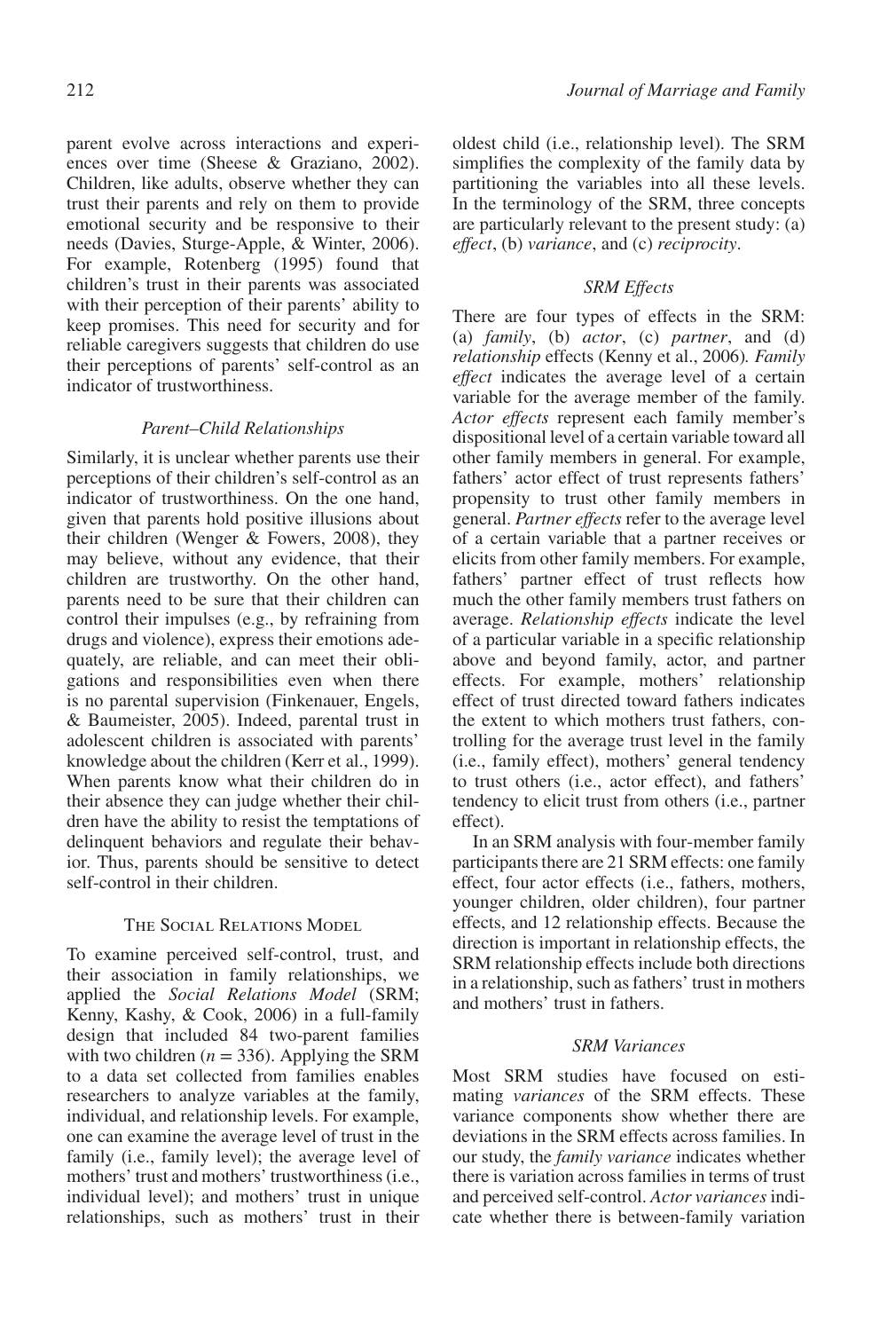in how much family members trust other family members and perceive self-control in others. For example, a significant actor variance in fathers' trust level would indicate that there are between-family differences in terms of fathers' trust in the study. *Partner variances* indicate whether the extent to which family members are trusted and perceived as having self-control varies across families. To illustrate, a significant variance in the partner effect of fathers' trust would mean that fathers in some families are trusted more than the fathers in other families. *Relationship variances* indicate the deviations in particular relationship effects across families. For example, a significant variance in mothers' trust in fathers would indicate that mother's trust in father is higher in some families than in other families.

#### *Reciprocities*

One can also compute *generalized* and *dyadic reciprocity* correlations using the SRM. *Generalized reciprocity* is assessed by the association between the actor and partner effects of the family members with the same role. For example, generalized reciprocity for fathers' trust indicates whether fathers' general trust in others is associated with fathers' trustworthiness in general. Analyses of *dyadic reciprocity* examine reciprocal effects of a certain variable in a specific relationship. For example, one can investigate whether mothers' trust in fathers is related to fathers' trust in mothers, on average.

#### *Bivariate Analyses*

Although most SRM studies have focused on the univariate types of analysis (e.g., variances, reciprocities), the SRM can also be used for bivariate examinations (Back & Kenny, 2010; Branje, van Lieshout, & van Aken, 2005). Given that the main goal of this study was to examine the association between trust and perceived self-control in family relationships rather than examining them separately, we were mostly interested in the bivariate application of the SRM. For example, are there associations between the partner effects of trust and the partner effects of perceived self-control (*partner–partner correlations* [Back & Kenny, 2010]; e.g., is the level of perceived self-control elicited by fathers related to their trustworthiness)? More important, are the relationship effects of perceived self-control related to the relationship effects of trust (*intra-individual relationship correlations* [Back & Kenny, 2010]; e.g., is fathers' perception of self-control in mothers related to fathers' trust in mothers)? Although our research question focused on the bivariate application of the SRM, in this article we report the SRM effects, variance components, and reciprocities for each variable separately to provide a complete picture of trust and perceived self-control in families.

## SRM Hypotheses

The extant literature allowed us to advance a number of hypotheses regarding the univariate SRM analyses of trust and perceived self-control among families.

## *SRM Effects*

Because previous studies have shown that both self-control and trust increase with age (e.g., Green, Fry, & Myerson, 1994; Sutter & Kocher, 2007), we expected generational differences in our study; that is, we propose that children perceive higher levels of self-control and that they trust less than adults. Also, we hypothesized that, in families, children are perceived as having less self-control and are trusted less than adults.

### *SRM Variances*

It is not surprising that the composition of significant family, actor, partner, and relationship variances in the SRM analyses depends on the study variable (Back & Kenny, 2010). For example, in a study on disclosure and relationship satisfaction in families, SRM analyses revealed that all family, actor, and relationship variances were significant, but most partner variances were not (Finkenauer, Engels, Branje, & Meeus, 2004). In another study, SRM analyses of forgiveness in families (Hoyt, Fincham, McCullough, Maio, & Davila, 2005) revealed that all actor variances and most of the partner variances were significant; however, only half of the relationship variances were significant. Because of these mixed results, Eichelsheim, Dekovic, Buist, and ´ Cook (2009) reanalyzed 17 data sets to explore whether SRM variances showed general patterns. Their reanalyses showed that, on average, actor variances explained most of the variance in SRM effects. Relationship variances explained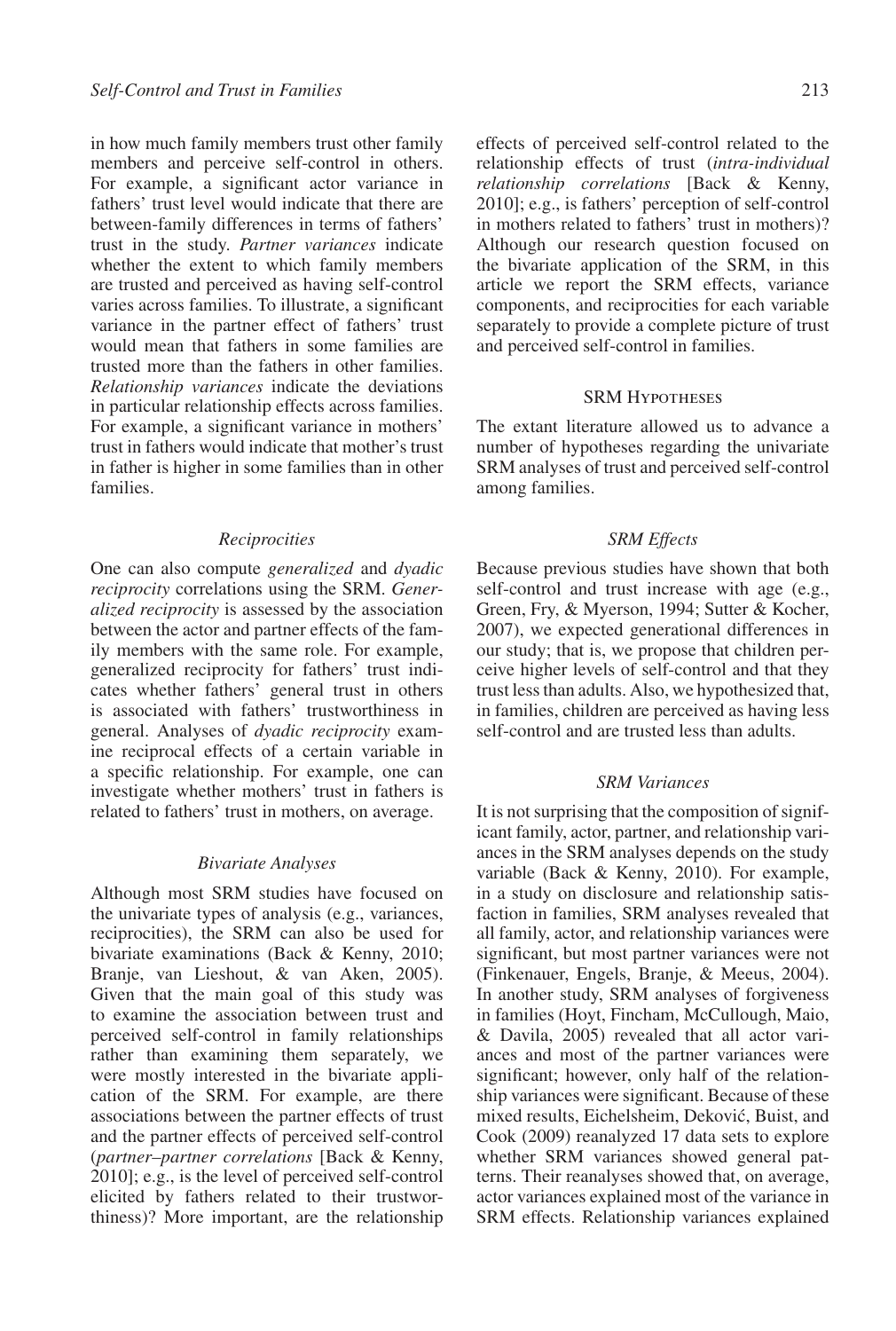more variance in horizontal relationships than in vertical relationships. Family and partner variance components explained only a small percentage of the variance in SRM effects.

On the basis of these findings, we expected to find significant actor variances and significant relationship variances in horizontal relationships for trust and perceived self-control. We did not expect to find significant family (for both study variables) and partner (for trust) variances. Nevertheless, because people vary in terms of their dispositional self-control levels and perceivers anchor their perceptions of others' self-control in reality and others' ability to control their impulses (Baumeister et al., 2007; Righetti & Finkenauer, 2011), we hypothesized that partner effects of perceived self-control vary across families.

## *Reciprocities*

Because we did not expect significant partner variances in trust, generalized reciprocity correlations could not be computed for trust (Eichelsheim et al., 2009). Although we tested generalized and dyadic reciprocities for perceived self-control, we did not expect to find reciprocities. The existing research shows that people look for behavioral evidence to perceive others as having high self-control (Righetti & Finkenauer, 2011). Hence, it seems unlikely that when people perceive others as having high self-control these others reciprocate this perception without behavioral evidence. Thus, we did not expect to find reciprocity for perceived self-control. We did expect to find dyadic reciprocity for trust in horizontal relationships (cf. Buist et al., 2004; Eichelsheim et al., 2009).

#### Key Hypotheses: Bivariate Analyses

Although the above-presented hypotheses will shed new light on trust and perceived self-control in families, we examined bivariate SRM effects to investigate whether people use the perception of others' self-control as an indicator of trustworthiness in family relationships.

Consistent with earlier research (Righetti & Finkenauer, 2011), we hypothesized that, in families, perceived self-control is related to trust. Specifically, we propose that the level of trustworthiness of family members who are perceived as possessing higher self-control is greater than that of family members who are perceived as possessing lower self-control (i.e., positive partner–partner correlations). Crucially extending existing studies, we predicted that the link between perceived self-control and trust holds in both horizontal and vertical relationships irrespective of whether trusters and trustees are adults or children. Thus, we expected positive intra-individual relationship correlations between the relationship effects of perceived self-control and trust.

#### **METHOD**

#### *Participants*

A total of 84 two-parent families with two children (*n* =336) participated in the present study. Fathers' mean age was  $45.23$  years  $(SD = 3.87)$ , and mothers' was  $42.81$  years  $(SD = 3.90)$ . In 74% of the families, the younger child had only one older sibling. For reasons of clarity, the two children in each family are labeled *older* and *younger* child throughout this article. The older children's (52% boys) mean age was 12.37 years  $(SD = 1.87)$ , and the younger children's  $(64\%$ boys) mean age was  $10.04$  years  $(SD = 1.77)$ . All fathers and 95% of mothers were of Dutch origin. All children lived with both their parents.

## *Procedure*

This research was part of Science Live, the innovative research program of Science Center NEMO in Amsterdam, the Netherlands, that enables scientists to carry out real, publishable, peer-reviewed research using NEMO visitors as volunteers. Participants were recruited at the Science Center NEMO in 2012. After signing consent forms, family members completed different questionnaires on a computer in the presence of two experimenters. The presence of the experimenters served to encourage thorough responding, to help children with questions, and to prevent discussions among family members during completion of the questionnaires.

#### *Measures*

We assessed each family member's trust in and perceived self-control of the other three family members (i.e., a round-robin design). Given the full-family design, measures were adapted to be appropriate among younger children (from 8 years on) and adults and in all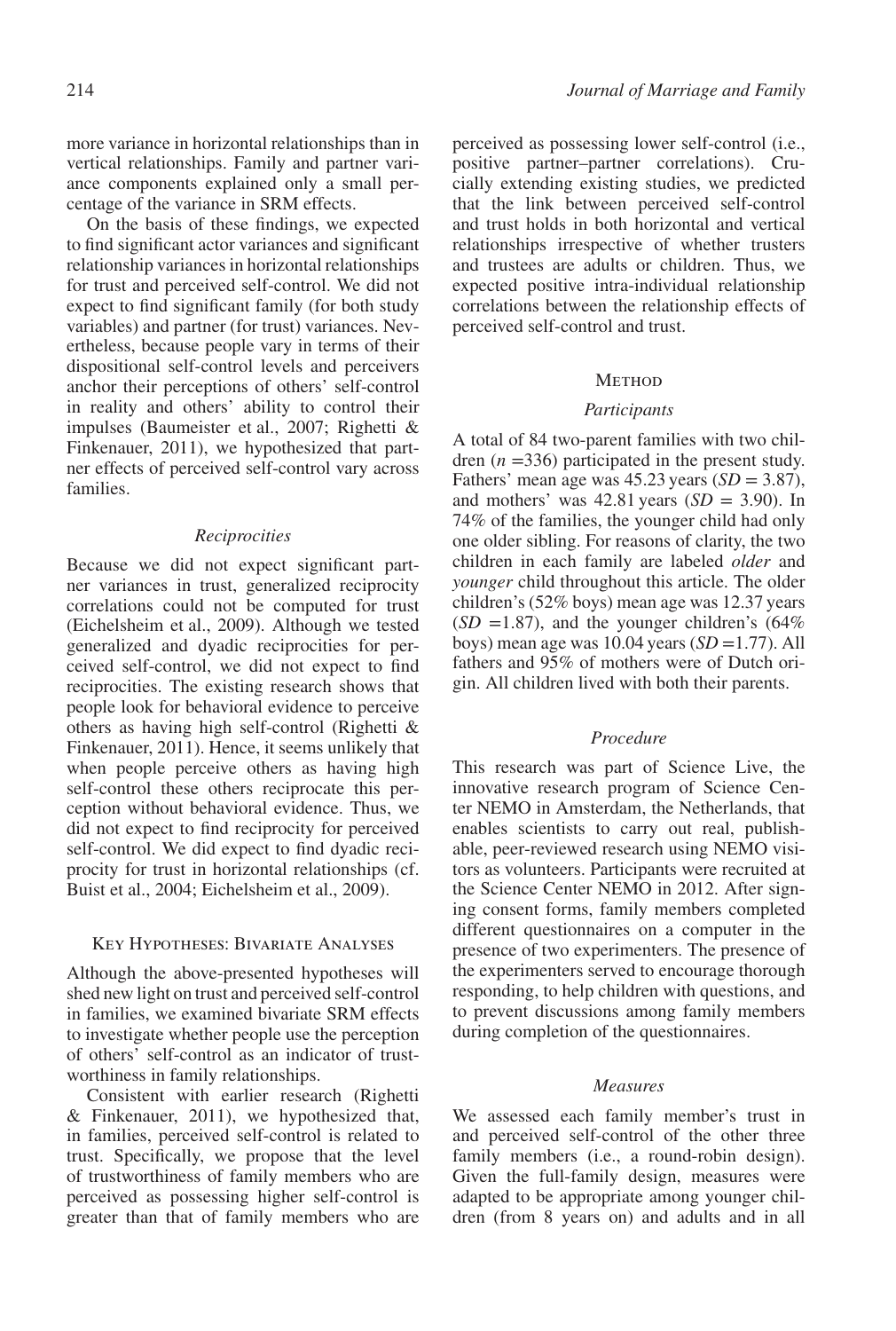types of family relationships (cf. Lagattuta, Sayfan, & Bamford, 2012). Relationship specificity was achieved by formulating items as statements and instructing participants to imagine each specific family member (i.e., father, mother, sibling) before rating each statement for the specific partner. Measures were administered in Dutch and used 5-point scales (1=*not at all*, 5=*very much*). We computed the average of the items' scores for each measure. Higher scores indicated higher levels in both study variables.

*Perceived self-control.* To assess perceptions of self-control of different family members, we adapted the brief version (eight items) of the Self-Control Scale (Tangney et al., 2004; Dutch translation: Finkenauer et al., 2005). To assess perceptions, family members separately rated the degree to which they perceived other family members as having self-control. An example item is "My father (mother, sibling) does things that are bad for him/her" (reverse coded). In the present study, the perceived self-control levels of family members had satisfactory Cronbach's alpha levels, ranging from .58 to .78 ( $M = .69$ ).

*Trust.* To measure trust, participants rated separately for each family member "how often he or she keeps promises he/she has made" and "how often he or she keeps secrets he/she has been told" (Rotenberg, 1986). We also added one item that directly assessed trust in the other family member (e.g., "I trust my father"). In the present study, trustworthiness of family members had adequate Cronbach's alpha levels, ranging from .49 to .71 ( $M = .58$ ).

### *Strategy of Analyses*

We conducted SRM analyses using Mplus Version 7 (Muthén & Muthén, 2012). For a univariate SRM analysis, a sample of 50 families is adequate (Kenny et al., 2006). Although our sample size of 84 families fulfilled this criterion for univariate analysis, the sample size was too small to estimate the bivariate SRM model of perceived self-control and trust.

*SRM effects.* We computed the SRM effects using the formulas provided by Kenny and his colleagues (2006, pp. 253–257). Thus, we estimated each effect (i.e., actor, partner, and relationship) for each family member adjusted by other SRM effects (Rasbash, Jenkins, O'Connor, Tackett, & Reiss, 2011).

*SRM variances and reciprocities.* For partitioning the variance, we conducted confirmatory factor analyses for perceived self-control and trust separately in which family, actor, partner, and relationship components were latent variables (see Figure 1; Kenny et al., 2006). To differentiate relationship variance from error variance in the SRM analyses, we used parcels as indicators of our latent variables (Little, Cunningham, Shahar, & Widaman, 2002). We used two parcels, composed of the items with equivalent factor loadings in our preliminary factor analyses, in the SRM of perceived self-control (Hoyt et al., 2005). Given that the reliability of our trust scale was not high, we conducted several SRM analyses with different combinations of the trust items in parcels. We observed identical results in all models. Consequently, we used the two-item scale of Rotenberg (1986) in the first parcel and the third item in the second parcel for the SRM model of trust.

In our SRMs, the factor loadings of the parcels were all fixed at 1, whereas the variances were estimated. These analyses provided the variance components of family, actor, partner, and relationship effects of study variables. In our SRMs, we also estimated the associations between family members' actor and partner effects (i.e., generalized reciprocities) and reciprocal associations in the relationship effects (i.e., dyadic reciprocities; Kenny et al., 2006). Following previous studies (Branje et al, 2005; Kenny et al., 2006), the models also included the associations between the measurement errors. Negative variance components in the initial models were set to zero (Cook, 1993). Our final SRM models for perceived self-control and trust had acceptable levels of fit indices:  $χ<sup>2</sup>(242,$  $N = 336$  = 360.52 ( $p < .05$ ), comparative fit index=.828, and root-mean-square error of approximation=.076 [90% confidence interval: 0.059, 0.092] for perceived self-control, and  $\chi^2(246, N = 336) = 334.24 \; (p < .05)$ , comparative fit index  $= .826$ , and root-mean-square error of approximation  $= .065$  [90% confidence interval: 0.046, 0.082] for trust, respectively.

*Bivariate analyses.* In the literature, bivariate SRM analyses have been conducted using two methods: (a) running an SRM that includes indicators of both study variables at the same time and checking correlations between the latent variables (e.g., Branje et al., 2005; Finkenauer et al., 2004) and (b) testing correlations between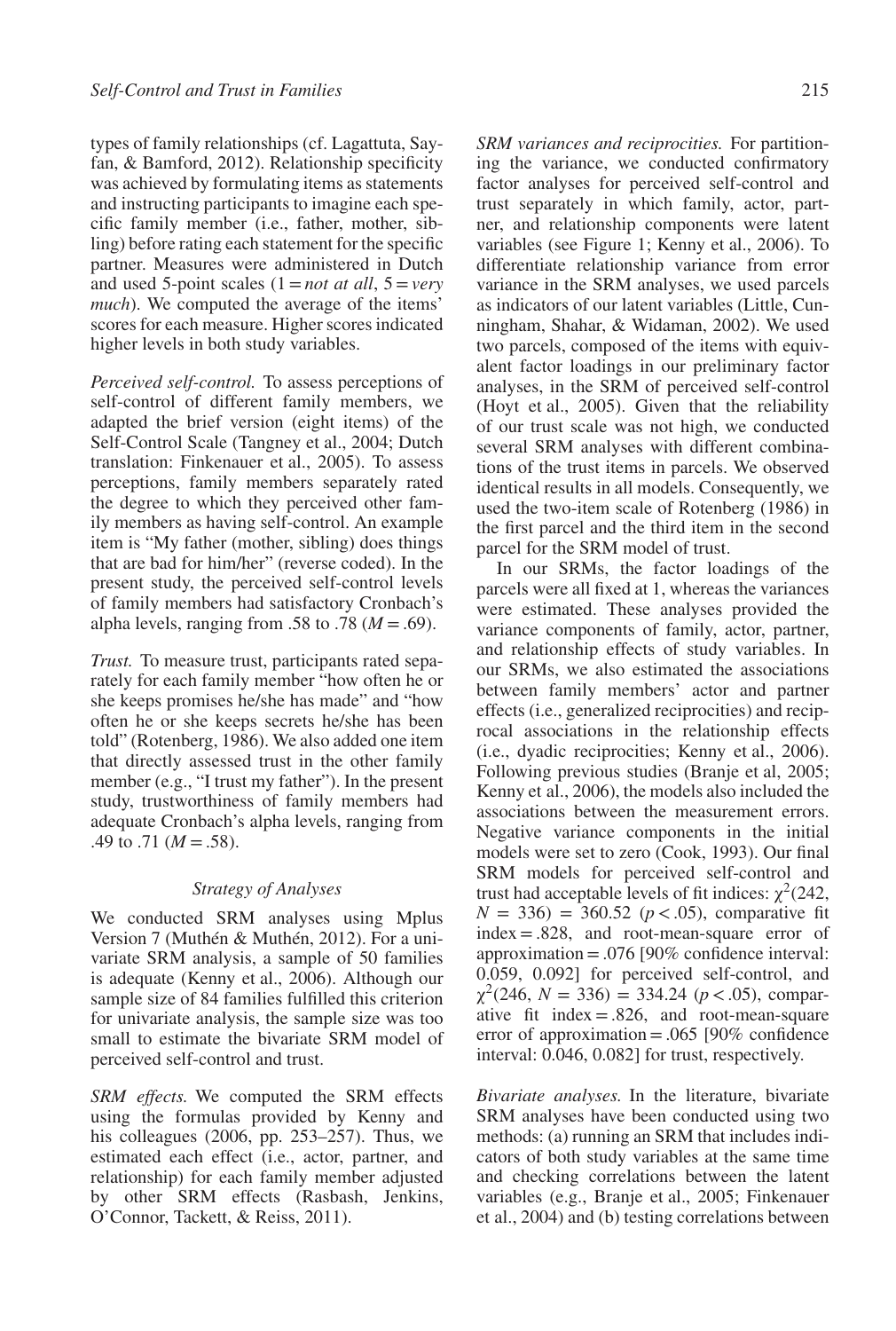

Figure 1. Parameters of the Social Relations Model for Each Study Variable.

*Note:* One-headed and two-headed arrows represented the factor loadings and correlations, respectively. All factor loadings were fixed at 1. This figure shows the model for one of the parcels; the other parcel loaded on the same latent variables. OChild= Older child; YChild= Younger child. Relationships: MF= Mother–Father; OF= OChild–Father; YF= YChild–Father; FM =Father–Mother; OM = OChild–Mother; YM = YChild–Mother; FO =Father–OChild; MO = Mother–OChild; YO = YChild–OChild; FY =Father–YChild; MY =Father–YChild; OY = OChild–YChild.

the SRM effects, which can be computed by using the formulas provided by Kenny and his colleagues (2006, pp. 253–257; e.g., Back & Kenny, 2010; Back, Schmukle, & Egloff, 2011; Shea, 2011). Although the second method has a disadvantage in that relationship effects contain measurement errors, it requires a smaller sample size than the first method. Given our limited sample size for the bivariate SRM analyses, we therefore adopted the second method. To test our hypotheses, we ran correlations between the study variables' partner effects (i.e., partner–partner correlations) and relationship effects (i.e., intra-individual relationship correlations; Back & Kenny, 2010).

## **RESULTS**

## *Univariate Analyses: SRM Effects, Variance Components, and Reciprocities*

Family effects are the only SRM effects that have scores in the original scales. The family effects in our study—3.52 for perceived self-control and 4.04 for trust, respectively—indicate that families in our sample reported high levels on both variables. The estimated SRM effects for

Table 1*. Effect Estimates From the Social Relations Model Analyses*

| Component     | Perceived self-control $(M)$ | Trust $(M)$ |  |
|---------------|------------------------------|-------------|--|
| Actor         |                              |             |  |
| Father        | $-.11***$                    | $.11**$     |  |
| Mother        | $-.02$                       | $.13***$    |  |
| Older child   | $.08*$                       | $-.10*$     |  |
| Younger child | .05                          | $-.14***$   |  |
| Partner       |                              |             |  |
| Father        | $.19***$                     | $.26**$     |  |
| Mother        | $.23***$                     | $.25***$    |  |
| Older child   | $-.16**$                     | $-.23**$    |  |
| Younger child | $-.27**$                     | $-.28**$    |  |

*Note:*  $N = 84$  families.

<sup>∗</sup>*p<*.05. ∗∗*p<*.01.

family members are presented in Table 1. For the actor and partner effects, positive and negative estimates show the relative estimate compared to the average family member (i.e., zero represents the level of the average family member). For example, the negative actor effect estimate for fathers' perceived self-control (−.11, see Table 1) means that, on average, fathers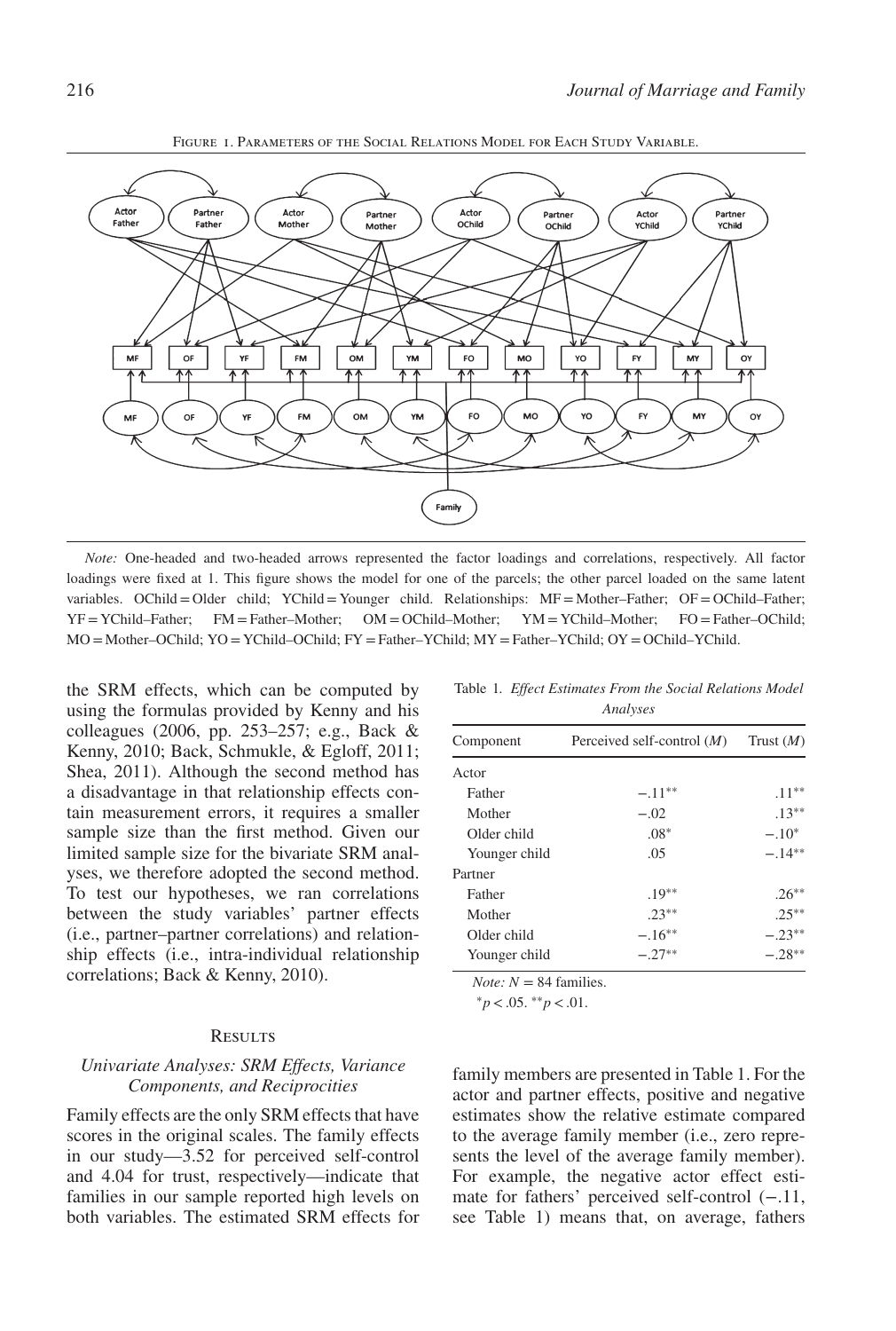perceived 0.11 points less self-control in others than the average family member did. Only actor estimates of fathers' and older children's perceived self-control levels reached significance. The average levels of mothers and younger children did not significantly differ from the level of the average family member. Nevertheless, directions of the actor estimates tended to show that parents perceived less and children perceived more self-control in others than the average family member. The actor effects of trust showed that children trusted less than the average family member. In terms of partner effects of perceived self-control and trust, children showed lower and parents showed higher levels for both variables than the average family member. Overall, these SRM effects are consistent with our hypotheses.

The variance estimates of the SRM effects are given in Table 2. We did not find significant family variance for either variable, indicating that the average levels of perceived self-control and trust were similar across families in our study. As expected, we found significant actor variances for both variables, indicating that actors with a specific family role had higher scores in some families than actors with the same role in other families. For example, some fathers perceived higher levels of self-control, on average, than other fathers did. As proposed, all partner variances were significant for perceived self-control, indicating that there were between-family differences in the extent to which people with the same family role were perceived to have self-control. Although we were not expecting any partner variances in trust, both children had significant partner variance components in trust, indicating that children were trusted more in some families than in other families.

As mentioned above, we expected to find significant relationship variance components in all horizontal relationships (i.e., mother–father, father–mother, older child–younger child, younger child–older child). For perceived self-control, all horizontal relationships showed significant variance except the father–mother relationship (see Table 2). For trust, too, all horizontal relationships showed significant variance except the mother–father relationship (see Table 2). Thus, most of the results regarding relationship variance components of study variables were in line with our expectation of having significant variances in horizontal relationships. Significant relationship variances indicated that,

|                | Table 2. Variance Estimates From the Social Relations |  |  |  |  |
|----------------|-------------------------------------------------------|--|--|--|--|
| Model Analyses |                                                       |  |  |  |  |

| Component                 | Perceived self-control | Trust           |
|---------------------------|------------------------|-----------------|
| Family                    | .01                    | .00             |
| Actor                     |                        |                 |
| Father                    | $.05**$                | $.04^{\dagger}$ |
| Mother                    | $.04*$                 | $.09**$         |
| Older child               | $.12***$               | $.17**$         |
| Younger child             | $.06***$               | $.11***$        |
| Partner                   |                        |                 |
| Father                    | $.03*$                 | .00             |
| Mother                    | $.04***$               | .01             |
| Older child               | $.11***$               | $.09**$         |
| Younger child             | $.08***$               | $.08***$        |
| Relationship              |                        |                 |
| Mother-father             | $.06*$                 | .00             |
| Older child-father        | .00                    | .00             |
| Younger child-father      | .00.                   | $.11***$        |
| Father-mother             | .04                    | $.10*$          |
| Older child-mother        | .03                    | .00             |
| Younger child-mother      | .02                    | .00             |
| Father-older child        | .03                    | .00             |
| Mother-older child        | .03                    | .01             |
| Younger child-older child | $.14***$               | $.12^{\dagger}$ |
| Father-younger child      | .04                    | .02             |
| Mother-younger child      | $.10**$                | $.11*$          |
| Older child-younger child | $.14***$               | $.32***$        |

*Note:*  $N = 84$  families. Because variances cannot be negative, the significance levels of the variance components were assessed with one-tailed *z* tests. In the relationships (e.g., mother–father), the first family member is the actor, and the second family member is the partner. For example, "mother–father" for perceived self-control and trust variables represents mothers' perception of fathers' self-control and mothers' trust in fathers, respectively.

†*p<*.10. <sup>∗</sup>*p<*.05. ∗∗*p<*.01.

for example, some mothers perceived higher self-control in fathers than did other mothers.

We also computed the generalized reciprocities for the variables, which showed significant actor and partner variance components for the same family role, and dyadic reciprocities for the variables, which showed significant relationship variance components for both reciprocal relationships (see Table 2). Our generalized reciprocity analyses therefore tested the associations between the actor and partner effects for all family members in the SRM of perceived self-control and for younger and older children in the SRM of trust. Dyadic reciprocity analyses were limited to testing the dyadic reciprocity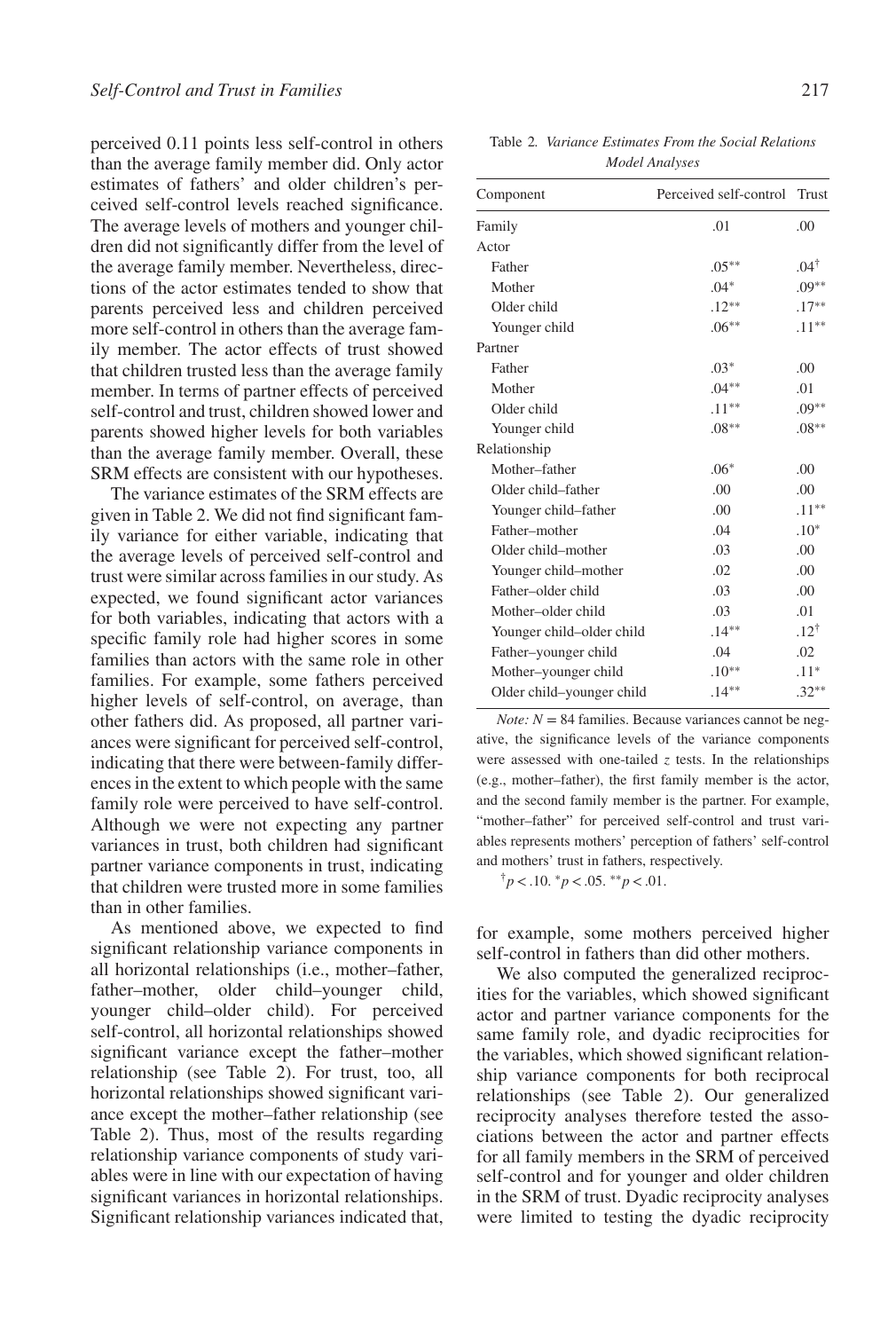Table 3*. Intra-Individual Relationship Correlations Between Perceived Self-Control and Trust*

| Relationship              | r                |
|---------------------------|------------------|
| Mother–father             | $.35***$         |
| Older child–father        | $.28*$           |
| Younger child–father      | .19 <sup>†</sup> |
| Father-mother             | $.31***$         |
| Older child–mother        | $.25*$           |
| Younger child–mother      | .02              |
| Father-older child        | $25^*$           |
| Mother-older child        | $.28*$           |
| Younger child–older child | $.25*$           |
| Father-younger child      | .06              |
| Mother-younger child      | $.35***$         |
| Older child-younger child | $.32**$          |

*Note:*  $N = 84$  families. In the relationships (e.g., mother– father), the first family member is the actor, and the second family member is the partner. For example, the correlation for "mother–father" is the association between mothers' perception of fathers' self-control and mothers' trust in fathers.

†*p<*.10. <sup>∗</sup>*p<*.05. ∗∗*p<*.01.

between younger and older children in terms of both perceived self-control and trust. The results revealed no significant generalized or dyadic reciprocity except for the dyadic reciprocity for trust between the older and younger children  $(r = .13, p < .05)$ .

#### *Bivariate Analyses*

Correlations between the family effects of perceived self-control and trust indicated that families with higher levels of perceived self-control had higher levels of trust too  $(r=.62, p<.001)$ . Crucially, the correlations between partner effect of perceived self-control and partner effect of trust for family members with the same role were significant ( $rs = .40-.48$ , *p*s*<*.001). In addition, consistent with our prediction, correlations between the relationship effects of our study variables revealed that perceived self-control was significantly related to trust in almost all relationships (10 out of 12 possible correlations; see Table 3). The two nonsignificant correlations (younger child–mother, father–younger child) occurred in the vertical relationships. The significant correlations indicate that those family members trusted a specific partner more the more they perceived this partner to have higher self-control.

#### **DISCUSSION**

People are cautious and selective about whom they can trust (Holmes & Rempel, 1989; Simpson, 2007). How do family members know who is safe to trust? Existing research suggests that one variable people expect trustees to have is self-control: the ability to take others' perspectives, resist impulses, exert influence on their behavior, and engage in prosocial behaviors (Righetti & Finkenauer, 2011). However, do children also use self-control to gauge others' trustworthiness? And does self-control play the same role in vertical relationships as it does in horizontal relationships? To begin answering these questions, we examined the association between perceived control and trust among families with two parents and two children. To our knowledge, the present work is the first to examine self-control as one key characteristic of trustees that influences the perception of trustworthiness in families.

Although the main goal of our study was to investigate the relation of perceived self-control and trust, we also examined the SRM effects, variances, and reciprocity correlations of each study variable. The effects in our SRMs yielded patterns that are consistent with the existing literature. Specifically, SRM effects yielded generational differences rather than effects for a specific family role. Compared to the average family member, parents (children) perceived less (more) self-control in other family members (albeit mothers' and older children's levels did not reach significance), were perceived as having more (less) self-control, trusted more (less), and were trusted more (less). These findings suggest that children's and adults' perceptions are anchored in reality, given that self-control and trust increase with age (e.g., Green et al., 1994; Sutter & Kocher, 2007). Indeed, among the associations between perceived self-control and trust in relationships, the two that were nonsignificant included the younger child. It is possible that the association between perceived self-control and trust emerges as children become older (Allen et al., 1994; Steinberg & Silverberg, 1986), and longitudinal studies should test this hypothesis.

Variance components in our SRM analyses revealed that families were similar to each other in terms of their perceived self-control and trust levels. Other than the partner variances for parents in the SRM of trust, all actor and partner variance components were significant. These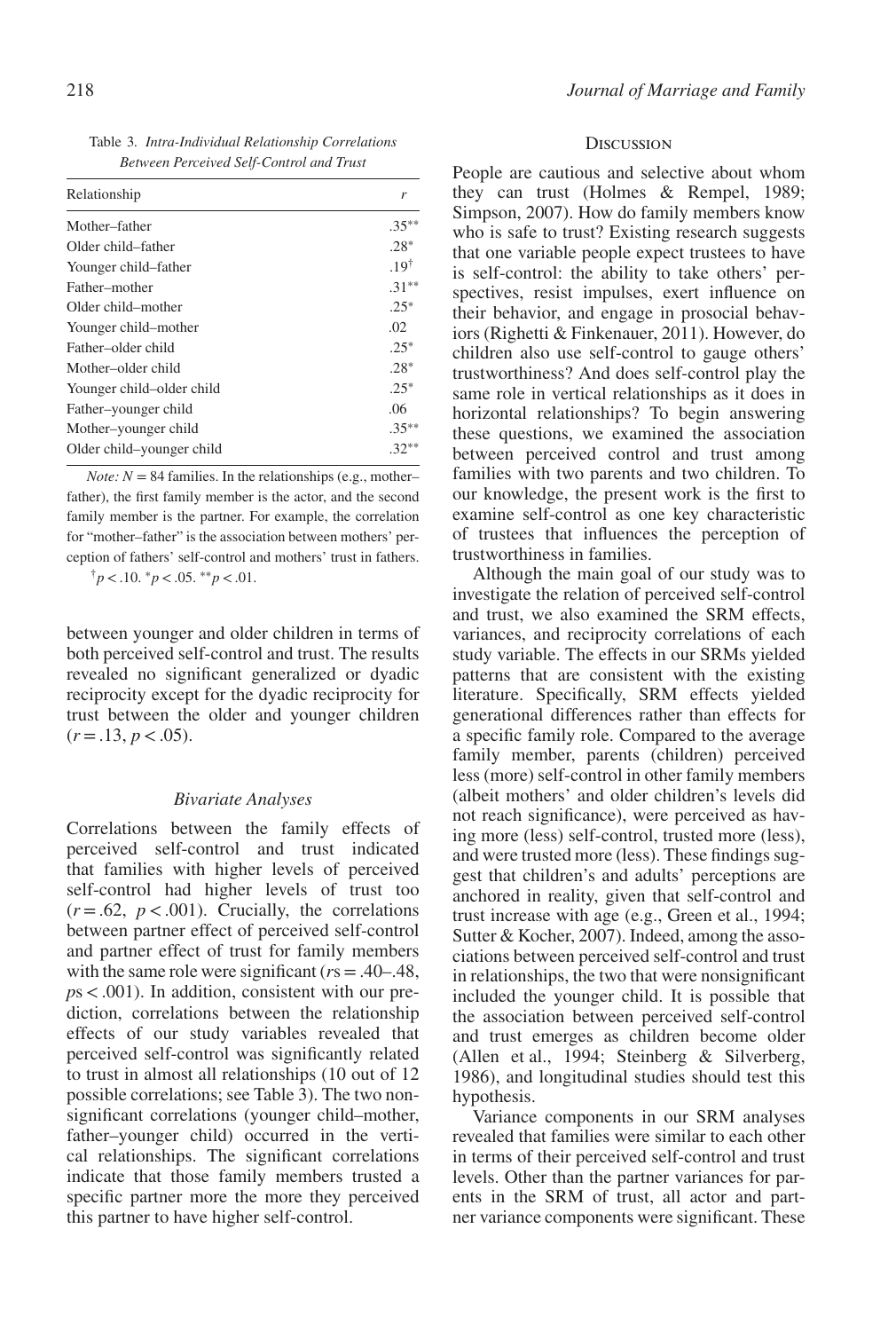effects suggest that there were between-family differences in the extent to which, on average, family members perceived self-control in others, were perceived as having self-control, and trusted other family members. Parents were similar in the extent to which they were trusted across families. Considering the fact that parents also had partner effects higher than the average family member for trustworthiness, these results suggest that family members trusted parents more than they trusted children across all families. Different from our expectations, we also found significant partner variances in children's trust levels. Between-family differences in children's trustworthiness would be related to the gender of children, age gap between the siblings, or gender constellation (e.g., two girls, one boy–one girl) of siblings across families.

Although we observed some exceptions, in line with previous SRM studies (e.g., Eichelsheim et al., 2009), most of the relationship variances in horizontal relationships were significant. Our results also showed a reciprocity of trust between older and younger children, consistent with other SRM studies (e.g., Buist et al., 2004). We were not able to test reciprocal association between mothers' and fathers' trust levels because of the nonsignificant variance in mothers' trust in fathers.

Consistent with our key hypothesis, the SRM analyses revealed a positive association between perceived self-control and trust in almost all family relationships. Furthermore, we found that not only adults but also children used perceived self-control as an indicator of trustworthiness in general. Also, our results showed that this association held in almost all (10 out of 12) family relationships, including both horizontal and vertical relationships. These results highlight the generalizability of the association between perceived self-control and trust observed among adults.

#### *Theoretical and Practical Implications*

The current findings provide new insights into the relationship between perceived self-control and trust. Our predictions for horizontal relationships (i.e., mother–father, younger child–older child) were derived from the existing literature (e.g., Betts & Rotenberg, 2007; Righetti & Finkenauer, 2011), yet the evidence for the link between self-control and trust in vertical family relationships (i.e., child–parent, parent–child)

was mixed. Children may take their parents' trustworthiness for granted (Steinberg, 1990), and parents may overestimate their children's trustworthiness (Wenger & Fowers, 2008). However, children closely observe their parents' behaviors to assess whether they can rely on them (Rotenberg, 1995). Parallel to this, parents observe their children's behaviors to assess their ability to regulate their behaviors and resist temptations without the guidance and protection of the parent (Finkenauer et al., 2005; Kerr et al., 1999). We therefore had hypothesized that perceived self-control should be related to trust across all family relationships, including vertical ones.

Consistent with our predictions, we found that family members used their perceptions of other family members' self-control levels in their vertical relationships in general (albeit two of the eight possible associations in vertical relationships did not reach significance). These findings suggest that people do not trust others only because they are kin; instead, even in families people need to demonstrate their trustworthiness by exhibiting self-discipline, curbing impulses, and behaving favorably toward trusters. Interesting questions remain to be addressed: Which kind of behavioral cues do children use to infer self-control? Do these cues differ for children and parents? Do parents rely on similar behavioral cues to infer self-control from each other's behavior and from their children's behavior? Trusters infer ability and motivation from previous behaviors of and past experience with the trustee (cf. Heider, 1958; Weiner, 1985). Both pro-relationship and individual behaviors may signal that the trustee has self-control. To illustrate, when people make sacrifices for their partner, their behavior signals that they are able and motivated to engage in efforts to inhibit selfish impulses and give up self-interest for the interest of the partner (Righetti, Finkenauer, & Finkel, 2013). These types of prosocial behaviors are costly and effortful and require self-control (Peetz & Kammrath, 2011; Righetti & Finkenauer, 2011). Similarly, individual behavior, such as adhering to one's diet, accomplishing long-term goals, or resisting temptations, requires self-control (De Ridder, Lensvelt-Mulders, Finkenauer, Stok, & Baumeister, 2012). More research is needed to examine on which behaviors adults and children rely to infer that another person has higher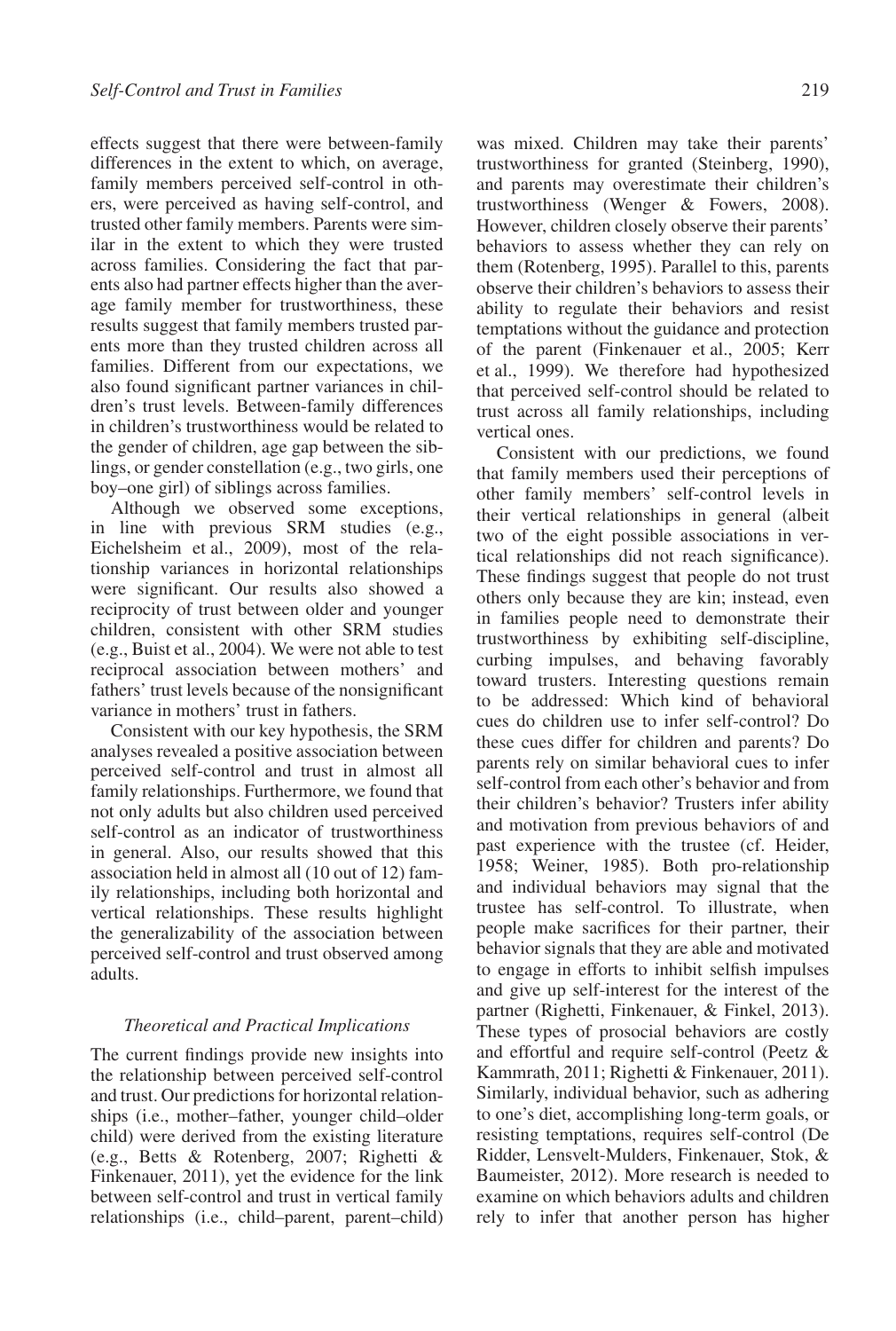self-control. Furthermore, self-control facilitates both the promotion of desirable behaviors and the inhibition of undesirable behaviors (De Ridder et al., 2012). An interesting question for future studies would be whether trusters weigh either one of these self-control effects more heavily when judging others' trustworthiness. To illustrate, it may be more diagnostic for trustworthiness when another person declines a piece of cake when she is on a diet than when she accepts an apple (Baumeister, Bratslavsky, Finkenauer, & Vohs, 2001).

Our findings also have important clinical implications. Because self-control can be strengthened by practice (Baumeister, Gailliot, DeWall, & Oaten, 2006; Diamond & Lee, 2011), family therapies, prevention, and intervention programs should aim to enhance people's self-control levels to reinforce their capacity to build and maintain healthy and well-functioning family relationships (Sanders & Mazzucchelli, 2013). Of importance is that our findings provide empirical evidence that strengthening self-control may be crucial for trust repair targeting both parents and children.

## *Strengths, Limitations, and Future Directions*

Although previous research shows that trust differs across families and trusters (e.g., Buist et al., 2004), few studies have focused on trustees' characteristics. Our study adds to the literature by showing that the family members' perception of others' self-control is related to their trust in them. Moreover, we tested this relation with a full-family design, which enabled us to test our predictions for both horizontal and vertical family relationships.

We should also acknowledge some limitations of our research and discuss future directions. First, although our findings indicate that people use indicators of self-control as a gauge of trustworthiness, our findings are based on family members' perception of self-control and are correlational. Hence, these findings can be interpreted both ways: Perceived self-control may increase trust, or trust may increase perceived self-control. The literature showed that secure and reliable relationships with close others are vital for strengthening self-control (Finkenauer et al., 2005; Tangney et al., 2004). Thus, although perceiving high self-control in a person makes it easier for others to trust that person, being trusted may provide a safe environment for the trustee to develop self-control. Future longitudinal studies and diary studies should test this suggestion.

Second, our study demonstrated the association between *perceived* self-control and trust. Given that people hold positive illusions toward close others (e.g., Murray & Holmes, 1997), future studies should examine whether family members' perceptions of self-control are anchored in reality. Although Righetti and Finkenauer (2011) showed that the association between perceived self-control and trust was significant above and beyond the effect of the trustee's self-reported self-control level, future studies should also test this suggestion using other measures (e.g., third parties' reports on a trustee's self-control level, observation of behavior requiring self-control, or behavioral tests for executive functioning).

Third, we do not claim that perceptions of self-control are always linked to greater trust. Our goal in this study was to demonstrate, for the first time among both adults and children, that they are. It is unclear at this point whether there are boundary conditions to this association. For example, is the association moderated by the gender constellation in the relationship? Does it differ across adopted versus biological children, single-parent versus two-parent families, or divorced versus married parents? Do inferences of self-control remain relevant for trust over the course of relationships? Are there situations in which perceptions of high self-control may backfire? Is the association between perceived self-control and trust moderated by the relationship quality in the family? Is this effect generalizable to unhappy families, too? Given our study design and sample size, we were unable to answer these questions, which await future research.

Finally, because our study sample comprised the volunteer families who visited the Science Center NEMO, our participants may not be representative of the overall Dutch population. Future studies should examine the robustness of our findings in samples with greater variability in socioeconomic status, cultural background, and risk factors (e.g., financial hardship, mental health disorders; Raver, 2004).

## *Conclusion*

How do people know which family member is trustworthy? Righetti and Finkenauer (2011)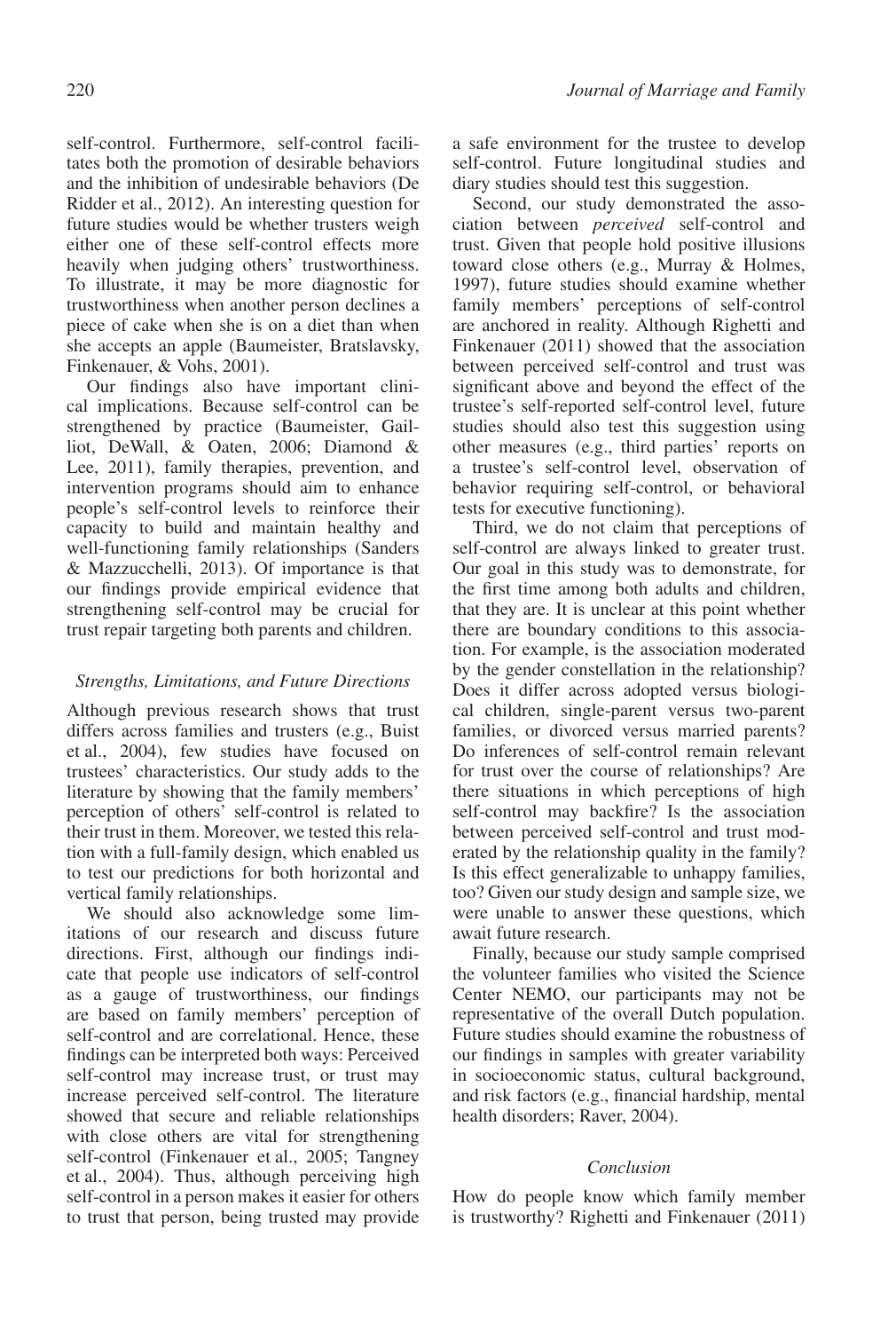showed that one variable adults look for in strangers and partners as an indicator of trustworthiness is self-control. Our study showed that this finding extends to family relationships. Remarkably, we found that not only adults but also children trust family members who have higher self-control. Furthermore, the positive association between perceived self-control and trust occurs in almost all horizontal and vertical relationships.

## **NOTE**

This research was part of Science Live, the innovative research program of Science Center NEMO that enables scientists to carry out real, publishable, peer-reviewed research using NEMO visitors as volunteers. This research was supported by a grant to Asuman Buyukcan-Tetik from the Netherlands Organization for International Cooperation in Higher Education.

#### **REFERENCES**

- Allen, J. T., Hauser, S. T., Bell, K. L., & O'Connor, T. G. (1994). Longitudinal assessment of autonomy and relatedness in adolescent–family interactions as predictors of adolescent ego development and self-esteem. *Child Development, 65,* 179–194. doi:10.1111/j.1467-8624.1994.tb00743.x
- Back, M. D., & Kenny, D. A. (2010). The social relations model: How to understand dyadic processes. *Social & Personality Psychology Compass, 4,* 855–870. doi:10.1111/j.1751-9004.2010.00303.x
- Back, M. D., Schmukle, S. C., & Egloff, B. (2011). A closer look at first sight: Social relations lens model analysis of personality and interpersonal attraction at zero acquaintance. *European Journal of Personality, 25,* 225–238. doi:10.1002/per.790
- Baumeister, R. F., Bratslavsky, E., Finkenauer, C., & Vohs, K. D. (2001). Bad is stronger than good. *Review of General Psychology, 5,* 323–370. doi:10.1037/1089-2680.5.4.323
- Baumeister, R. F., Gailliot, M., DeWall, C. N., & Oaten, M. (2006). Self-regulation and personality: How interventions increase regulatory success, and how depletion moderates the effects of trait on behavior. *Journal of Personality, 74,* 1773–1802. doi:10.1111/j.1467-6494.2006.00428.x
- Baumeister, R. F., Heatherton, T. F., & Tice, D. M. (1993). When ego threats lead to self-regulation failure: Negative consequences of high self-esteem. *Journal of Personality and Social Psychology, 64,* 141–156. doi:10.1037/ 0022-3514.64.1.141
- Baumeister, R. F., Vohs, K. D., & Tice, D. M. (2007). The strength model of self-control. *Current Directions in Psychological Science, 16,* 351–355. doi:10.1111/j.1467-8721.2007.00534.x
- Bernath, M. S., & Feshbach, N. D. (1995). Children's trust: Theory, assessment, development, and research directions. *Applied and Preventive Psychology, 4,* 1–19. doi:10.1016/S0962-1849(05) 80048-4
- Betts, L. J., & Rotenberg, K. J. (2007). Trustworthiness, friendships and self-control: Factors that contribute to young children's school adjustment. *Infant and Child Development, 16,* 491–508. doi:10.1002/icd.518
- Branje, S., van Lieshout, C., & van Aken, M. (2005). Relations between agreeableness and perceived support in family relationships: Why nice people are not always supportive. *International Journal of Behavioral Development, 29,* 120–128. doi:10.1080/01650250444000441
- Buist, K. L., Dekovic, M., Meeus, W. H., & van Aken, M. A. G. (2004). Attachment in adolescence: A social relations model analysis. *Journal of Adolescent Research, 19,* 826–850. doi:10.1177/ 0743558403260109
- Cook, W. L. (1993). Interdependence and the interpersonal sense of control: An analysis of family relationships. *Journal of Personality and Social Psychology, 64,* 587–601. doi:10.1037/ 0022-3514.64.4.587
- Davies, P., Sturge-Apple, M. L., & Winter, M. A. (2006). Child adaptational development in contexts of interparental conflict over time. *Child Development, 77,* 218–233. doi:10.1111/j.1467- 8624.2006.00866.x
- Delsing, M. H., Oud, J. L., De Bruyn, E. J., & van Aken, M. G. (2003). Current and recollected perceptions of family relationships: The social relations model approach applied to members of three generations. *Journal of Family Psychology, 17,* 445–459. doi:10.1037/0893-3200.17.4.445
- De Ridder, D. T. D., Lensvelt-Mulders, G., Finkenauer, C., Stok, F. M., & Baumeister, R. F. (2012). Taking stock of self-control: A meta-analysis of how trait self-control relates to a wide range of behaviors. *Personality and Social Psychology Review, 16,* 76–99. doi:10.1177/1088868311418749
- Diamantopoulou, S., Rydell, A., Thorell, L. B., & Bohlin, G. (2007). Impact of executive functioning and symptoms of attention deficit hyperactivity disorder on children's peer relations and school performance. *Developmental Neuropsychology, 32,* 521–542. doi:10.1080/87565640701 360981
- Diamond, A., & Lee, K. (2011, August 19). Interventions shown to aid executive function development in children 4–12 years old. *Science, 333,* 959–964. doi:10.1126/science.1204529
- Dunn, J. R., & Schweitzer, M. E. (2005). Feeling and believing: The influence of emotion on trust. *Journal of Personality and Social Psychology, 88,* 736–748. doi:10.1037/0022-3514.88.5.736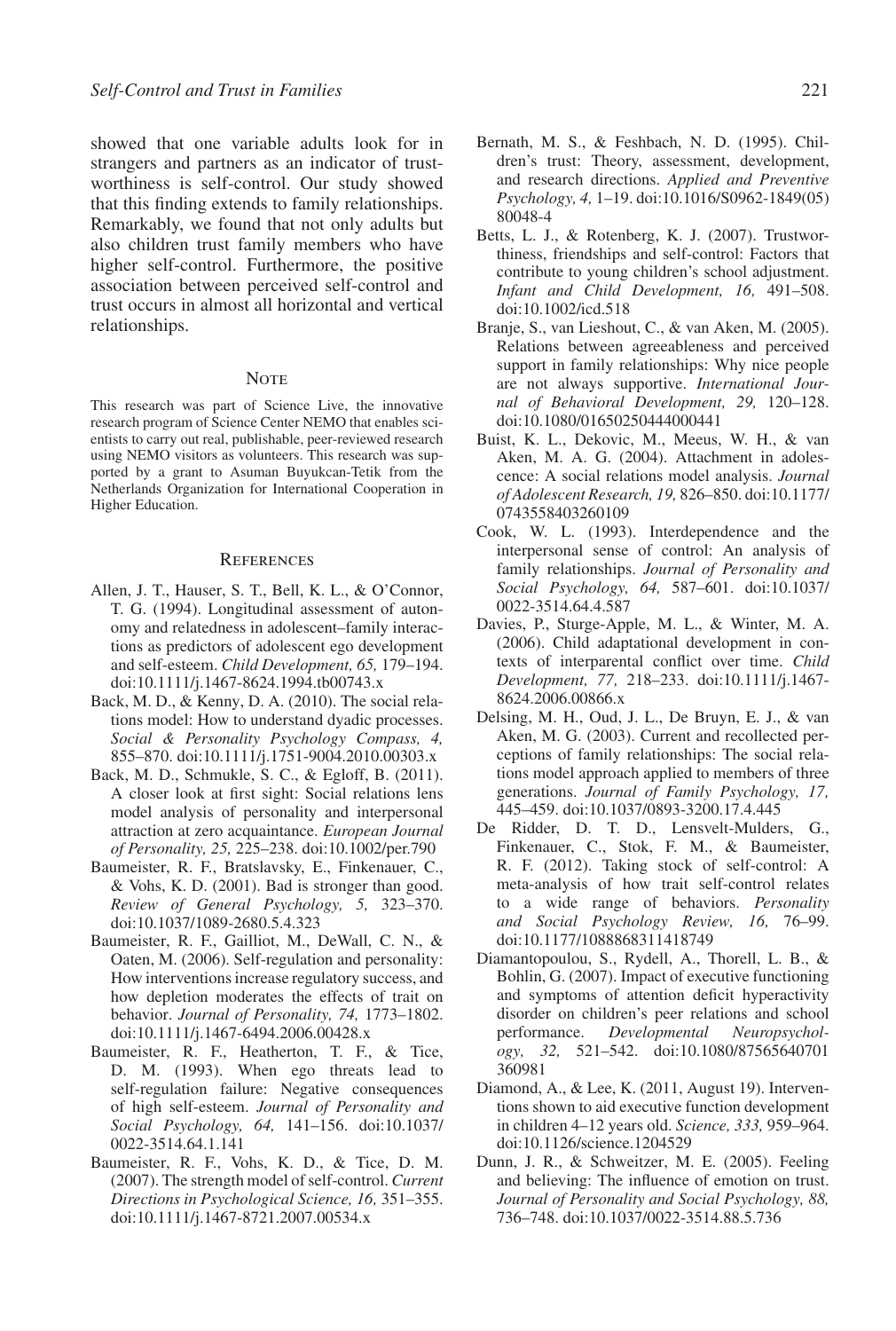- Eichelsheim, V. I., Deković, M., Buist, K. L., & Cook, W. L. (2009). The social relations model in family studies: A systematic review. *Journal of Marriage and Family, 71,* 1052–1069. doi:10.1111/j.1741-3737.2009.00652.x
- Eisenberg, N., Valiente, C., Fabes, R. A., Smith, C. L., Reiser, M., Shepard, S. A., . . . Cumberland, A. J. (2003). The relations of effortful control and ego control to children's resiliency and social functioning. *Developmental Psychology, 39,* 761–776. doi:10.1037/0012-1649.39.4.761
- Finkenauer, C., Engels, R. C. M. E., & Baumeister, R. F. (2005). Parenting behaviour and adolescent behavioural and emotional problems: The role of self-control. *International Journal of Behavioral Development, 29,* 58–69. doi:10.1080/ 01650250444000333
- Finkenauer, C., Engels, R. C. M. E., Branje, S. J. T., & Meeus, W. (2004). Disclosure and relationship satisfaction in families. *Journal of Marriage and Family, 66,* 195–209. doi:10.1111/j.0022-2445.2004.00013.x-i1
- Finkenauer, C., Kerkhof, P., Righetti, F., & Branje, S. (2009). Living together apart: Perceived concealment as a signal of exclusion in marital relationships. *Personality and Social Psychology Bulletin, 35,* 1410–1422. doi:10.1177/0146167209 339629
- Green, L., Fry, A. F., & Myerson, J. (1994). Discounting of delayed rewards: A life-span comparison. *Psychological Science, 5,* 33–36. doi:10.1111/j.1467-9280.1994.tb00610.x
- Heider, F. (1958). *The psychology of interpersonal relations*. New York: Wiley.
- Holmes, J. G., & Rempel, J. K. (1989). Trust in close relationships. In C. Hendrick (Ed.), *Close relationships* (pp. 187–220). Newbury Park, CA: Sage.
- Hoyt, W. T., Fincham, F. D., McCullough, M. E., Maio, G., & Davila, J. (2005). Responses to interpersonal transgressions in families: Forgivingness, forgivability, and relationship-specific effects. *Journal of Personality and Social Psychology, 89,* 375–394. doi:10.1037/0022-3514.89. 3.375
- Kenny, D. A., Kashy, D. A., & Cook, W. L. (2006). *Dyadic data analysis*. New York: Guilford Press.
- Kerr, M., Stattin, H., & Trost, K. (1999). To know you is to trust you: Parents' trust is rooted in child disclosure of information. *Journal of Adolescence, 22,* 737–752. doi:10.1006/jado.1999.0266
- Lagattuta, K. H., Sayfan, L., & Bamford, C. (2012). Do you know how I feel? Parents underestimate worry and overestimate optimism compared to child self-report. *Journal of Experimental Child Psychology, 113,* 211–232. doi:10.1016/j.jecp.2012.04.001
- Little, T. D., Cunningham, W. A., Shahar, G., & Widaman, K. F. (2002). To parcel or not to parcel: Exploring the question, weighing the merits. *Structural Equation Modeling, 9,* 151–173. doi:10.1207/S15328007SEM0902\_1
- Martin, M. M., Anderson, C. M., Burant, P. A., & Weber, K. (1997). Verbal aggression in sibling relationships. *Communication Quarterly, 45,* 304–317. doi:10.1080/01463379709370067
- McClelland, M. M., Cameron, C. E., Connor, C., Farris, C. L., Jewkes, A. M., & Morrison, F. J. (2007). Links between behavioral regulation and preschoolers' literacy, vocabulary, and math skills. *Developmental Psychology, 43,* 947–959. doi:10.1037/0012-1649.43.4.947
- Mead, N. L., Baumeister, R. F., Gino, F., Schweitzer, M. E., & Ariely, D. (2009). Too tired to tell the truth: Self-control resource depletion and dishonesty. *Journal of Experimental Social Psychology, 45,* 594–597. doi:10.1016/j.jesp.2009.02.004.
- Mikulincer, M. (1998). Attachment working models and the sense of trust: An exploration of interaction goals and affect regulation. *Journal of Personality and Social Psychology, 74,* 1209–1224. doi:10.1037/0022-3514.74.5.1209
- Murray, S. L., & Holmes, J. G. (1997). A leap of faith? Positive illusions in romantic relationships. *Personality and Social Psychology Bulletin, 23,* 586–604. doi:10.1177/0146167297236003
- Muthén, L. K., & Muthén, B. O. (2012). Mplus (Version 7) [Computer software]. Los Angeles: Muthén & Muthén.
- Peetz, J., & Kammrath, L. (2011). Only because I love you: Why people make and why they break promises in romantic relationships. *Journal of Personality and Social Psychology, 100,* 887–904. doi:10.1037/a0021857
- Pronk, T. M., Karremans, J. C., Overbeek, G., Vermulst, A. A., & Wigboldus, D. J. (2010). What it takes to forgive: When and why executive functioning facilitates forgiveness. *Journal of Personality and Social Psychology, 98,* 119–131. doi:10.1037/a0017875
- Rasbash, J., Jenkins, J., O'Connor, T. G., Tackett, J., & Reiss, D. (2011). A social relations model of observed family negativity and positivity using a genetically informative sample. *Journal of Personality and Social Psychology, 100,* 474–491. doi:10.1037/a0020931
- Raver, C. C. (2004). Placing emotional self-regulation in sociocultural and socioeconomic contexts. *Child Development, 75,* 346–353. doi:10.1111/ j.1467-8624.2004.00676.x
- Rempel, J. K., Holmes, J. G., & Zanna, M. P. (1985). Trust in close relationships. *Journal of Personality and Social Psychology, 49,* 95–112. doi:10.1037/0022-3514.49.1.95
- Righetti, F., & Finkenauer, C. (2011). If you are able to control yourself, I will trust you: The role of